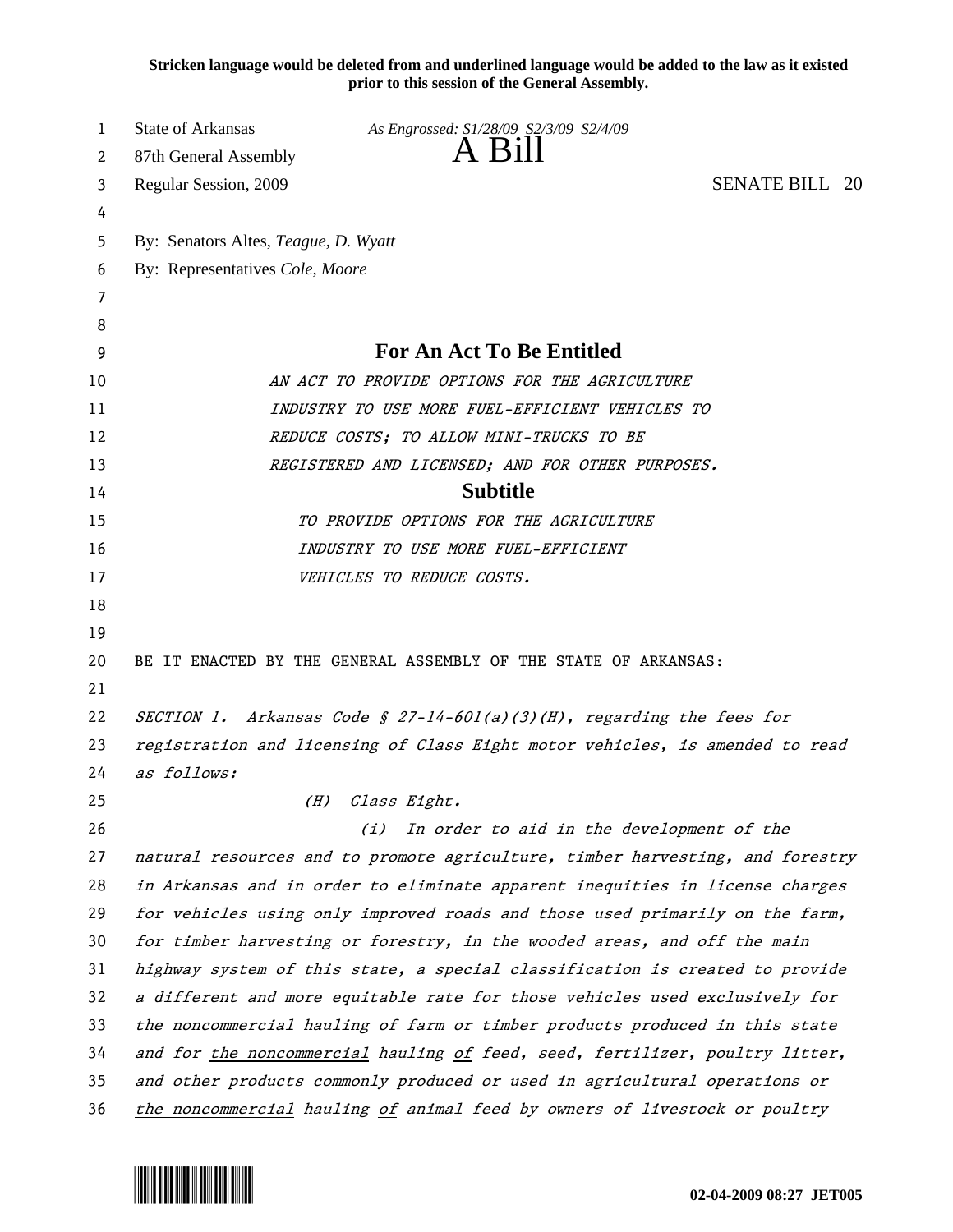for consumption in this state by livestock or poultry owned by them and for those vehicles used in the noncommercial hauling of unfinished and unprocessed forest products and clay minerals and ores originating in Arkansas from the point of severance to a point in the state at which they first undergo any processing, preparation for processing, conversion, or transformation from their natural or severed state. Notwithstanding any provision of this subdivision (a)(3)(H) to the contrary, farmers may transport cotton seed from the gin or warehouse to the first point of sale under this special classification. Rock or stone or crushed rock or crushed stone, except rock or stone which is to undergo further processing into a finished or semifinished product other than crushed rock or crushed stone, 12 shall not be construed as "clay minerals" or "ores" under the provisions of this classification. Notwithstanding any provision of this subdivision (a)(3)(H) or any other law to the contrary, persons in the timber harvesting or forestry industries who transport wood waste, wood chips, or wood dust from a mill or a temporary location may transport the wood waste, wood chips, or wood dust from the mill or the temporary location to a destination for further processing under this special classification. (ii) The annual license fees for vehicles classified as either farm or natural resources vehicles shall be as follows: 21 (a) For a vehicle with two (2) axles, including mini-trucks, a fee of three dollars and ninety cents (\$3.90) per 23 one thousand pounds (1,000 lbs.) of gross loaded weight of the vehicle, with a minimum fee of thirty-two dollars and fifty cents (\$32.50) and a maximum fee of sixty-five dollars (\$65.00) for each vehicle; (b) For a vehicle with three (3) axles, a fee 27 of ninety-seven dollars and fifty cents (\$97.50); (c) For a vehicle with four (4) axles, a fee 29 of one hundred thirty dollars (\$130); (d) For a vehicle with five (5) axles, a fee 31 of one hundred sixty-two dollars and fifty cents  $(S162.50);$ (e) For a vehicle with five (5) axles used exclusively by the owner of livestock or poultry in hauling animal feed for consumption in this state by the owner's livestock or poultry, a fee of six hundred fifty dollars (\$650); and (f) Notwithstanding any of the provisions of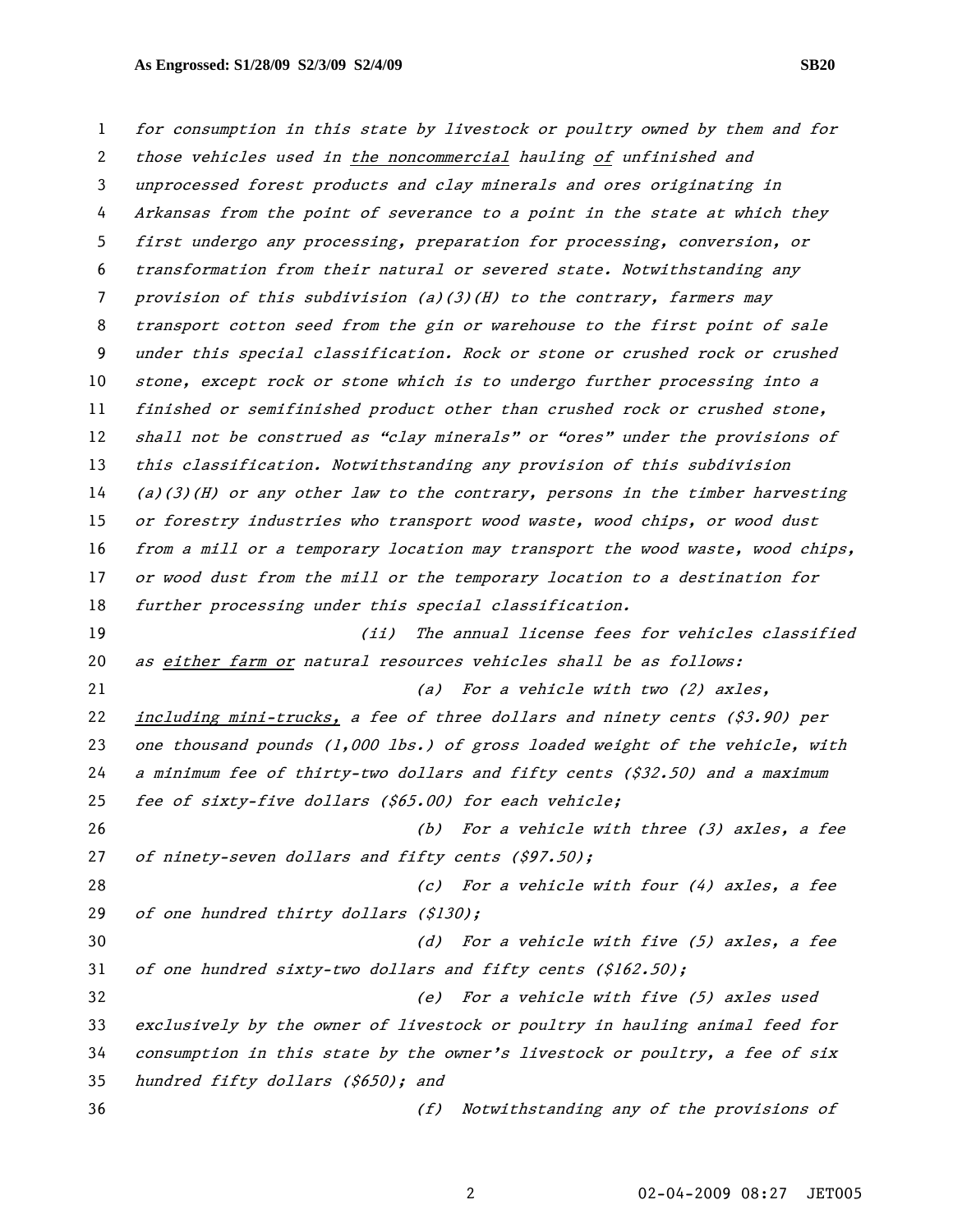this subdivision (a)(3)(H) to the contrary, for a vehicle to be operated separately or in combination with other vehicles, which vehicle or combination has a total outside width in excess of one hundred two inches (102") but not exceeding one hundred eight inches (108") and is utilized or intended to be utilized to transport compacted seed cotton, the annual license fee shall be six hundred fifty dollars (\$650). Provided, any full trailer or semitrailer used in combination with such registered vehicle shall also be registered in accordance with and pursuant to the applicable fees set out in subdivision (a)(3)(I) of this section. That portion of the annual *license fee established by this subdivision (a)(3)(H)(ii)(f) which equals* four hundred eighty-seven dollars and fifty cents (\$487.50) is declared to be 12 a permit fee for the use of the public roads and streets of this state by 13 such vehicles while operated separately or in combination with other vehicles due to the unusual design and size of such vehicles or combinations of vehicles. (iii)(a) The foregoing vehicles shall not exceed the 17 maximum axle load permitted by law. (b) Five-axle vehicles may haul maximum gross loaded weights of up to eighty thousand pounds (80,000 lbs.) without the purchase of any additional or different type license. (iv) The Director of the Department of Finance and Administration shall cause to be issued special and distinctive license 23 plates for vehicles in this classification, with separate farm license plates to be established for those vehicles used in the noncommercial hauling of 25 farm products produced in this state, and for hauling feed, seed, fertilizer, poultry litter, and other products commonly produced or used in agricultural operations or compacted seed cotton and separate natural resources license plates to be established for those vehicles hauling timber products, clay minerals, or ores. (v)(a) Before any license may be issued for a vehicle designated a as either a farm vehicle or a natural resources vehicle,

the applicant shall, by affidavit, state that he or she is familiar with the purposes for which such licenses may be used as authorized under this classification and that he or she will not use such vehicle for which application for license is made for any purpose not authorized under this

classification. The applicant shall indicate on his or her affidavit whether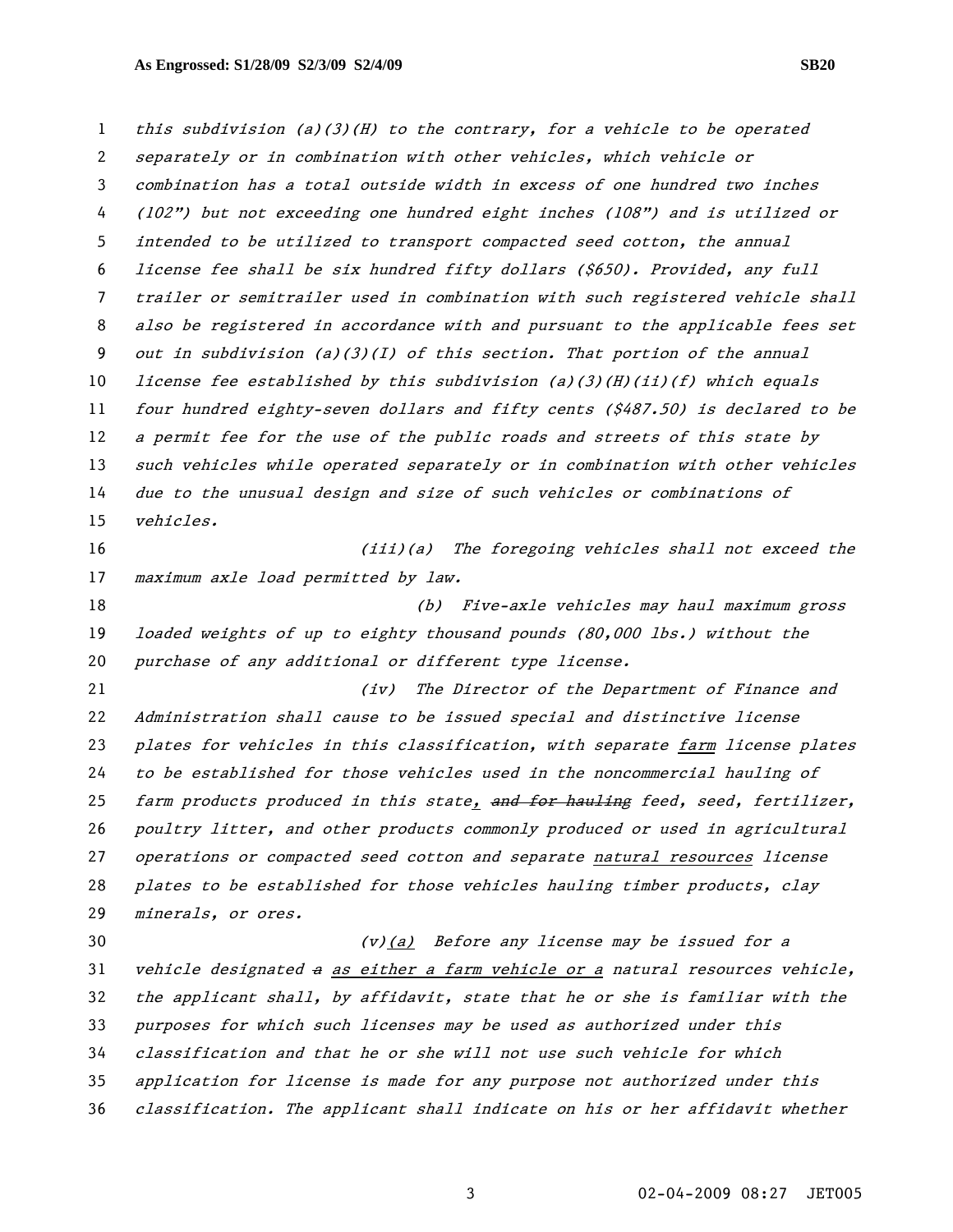1 the vehicle is to be used for the hauling of farm products, animal feed, 2 compacted seed, or cotton, or for the hauling of forest products, clay minerals, or ores. (b) If the applicant is the owner of a mini-truck, then the affidavit shall state that the vehicle is being used exclusively for farm purposes and that the mini-truck meets the other 7 requirements of § 27-14-726. (vi)(a) Upon submitting an affidavit, any person 9 entitled to obtain a natural resources farm license for a motor vehicle used for hauling farm products as authorized under this classification, if the vehicle is required for only seasonal or occasional use, may be issued a 12 <del>natural resources</del> farm license for the vehicle for the first six (6) months 13 of the annual licensing period, at a rate equal to one-half  $\langle \frac{1}{2} \rangle$  of the annual fee but in no event less than sixty-five dollars (\$65.00) or for the last month of the current annual licensing period and the first six (6) months of the subsequent annual licensing period at a rate equal to seven-twelfths (7/12) of the annual fee but in no event less than seventy-five dollars (\$75.00). 19 (b) The director shall issue special distinctive license plates or license plate validation decals for the vehicles, including the indication thereon of the expiration date, so as to 22 identify them from annual natural resources plates. (vii) The owner of any motor vehicle who is entitled 24 to obtain a natural resources farm license for such motor vehicle for use in hauling farm products as authorized in this subdivision (a)(3)(H) may use such motor vehicle for the hauling of baled cotton from the cotton gin to a cotton compress without the necessity of the payment of additional license fees or the obtaining of additional license plates for such motor vehicle. (viii) The director shall promulgate such rules and regulations as may be necessary to carry out the intent of this classification and prevent abuse thereof. However, before any such rules or regulations shall be effective, they shall be approved by majority action of the members of the State Highway Commission acting for and in behalf of the Arkansas Highway Police Division of the Arkansas State Highway and Transportation Department, which is the agency charged with the principal responsibility of enforcing the motor vehicle license laws of this state.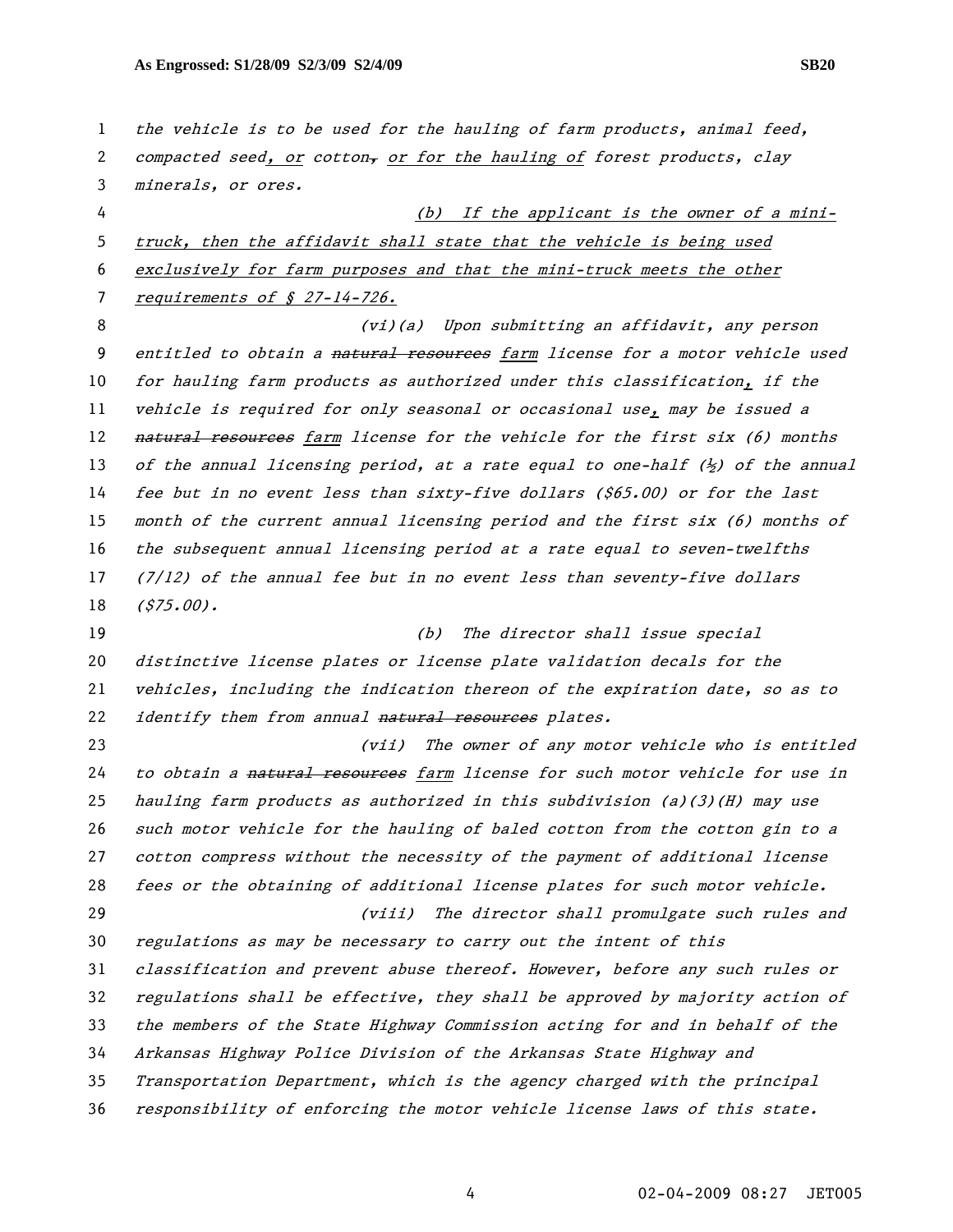(ix) Vehicles licensed under this classification for the hauling of farm products only shall be permitted, without payment of additional fees, to transport return loads to the farm or domicile of the owner of such vehicles where such return load contents are the property of, and to be used or consumed by, the owner of the vehicle or his family. (x) If a violation of the natural resources classification, as authorized in this subdivision (a)(3)(H) is discovered, a license must immediately be purchased for such vehicle in accordance with the rate of license that should lawfully be required for such vehicle for so moving on the roads and highways of this state. No credit shall be given on the purchase price of such license for any amount or amounts paid for license 12 hitherto purchased for use on such vehicle. This requirement of license 13 purchase shall not be in lieu of any criminal prosecution. (xi) All affidavits required under the provisions of this subdivision (a)(3)(H) shall be acknowledged by the director, his or her authorized agent, or some other person authorized by the laws of this state 17 to administer oaths; 18 (xii) The owner of a mini-truck under § 27-14-726 may license and register the mini-truck as a Class Eight farm vehicle if the 20 vehicle is used for farm purposes. SECTION 2. Arkansas Code § 27-14-705(b)(2)(B), regarding the application for registration and certificate of title, is amended to read as follows: 25 (B)(i) The Except as provided under  $\oint$  27-14-726, the certificate of origin shall be furnished to the dealer by the manufacturer 27 and shall accompany the application for license and title. (ii) No Except as provided under § 27-14-726, no license for the operation of the vehicle shall be granted and no certificate of title shall be issued unless the certificate of origin is made a part of the application. SECTION 3. Arkansas Code Title 27, Chapter 14, Subchapter 7 is amended to add an additional section to read as follows: 27-14-726. Mini-trucks. (a) As used in this section: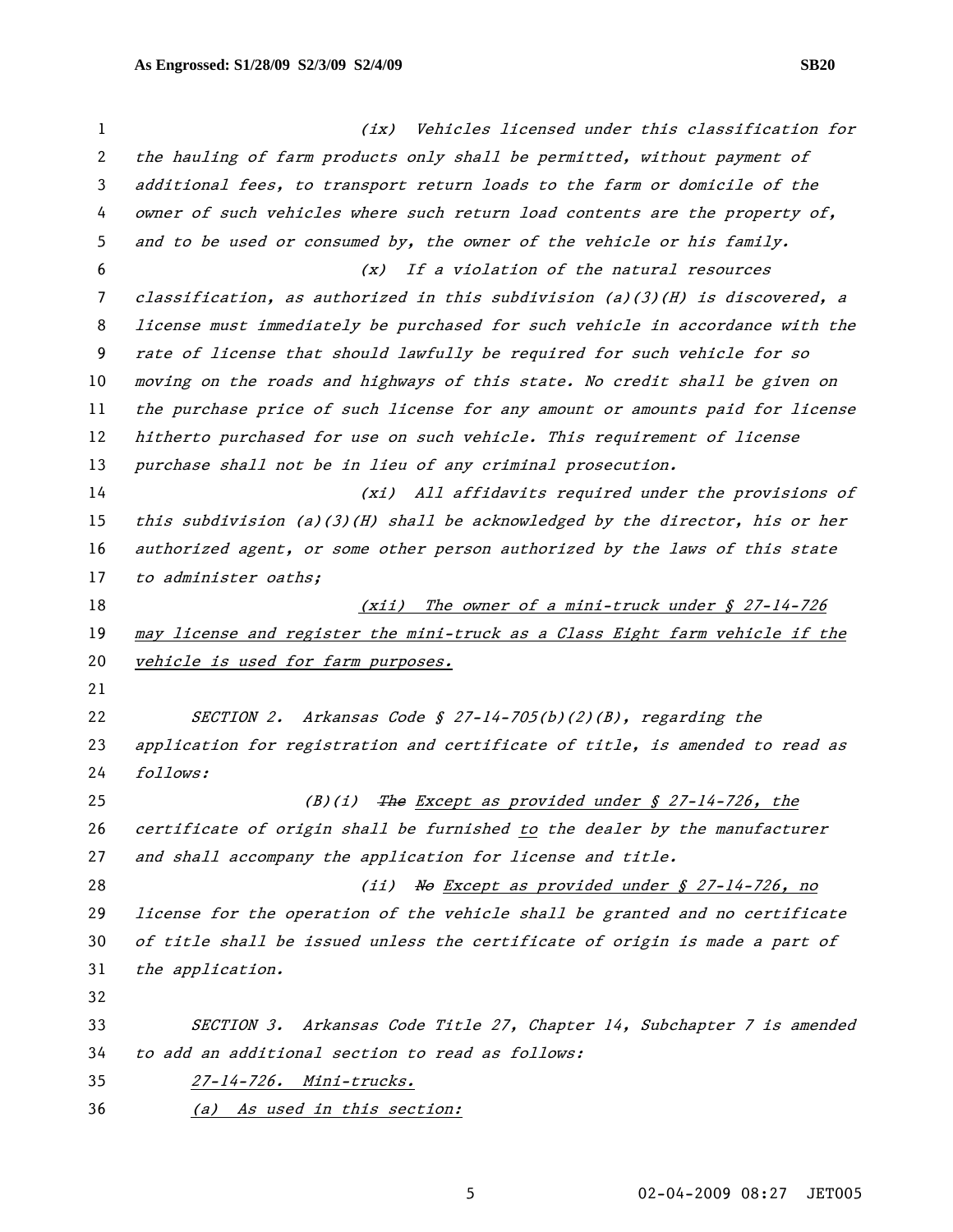| 1  | (1) "Low pressure tire" means a pneumatic tire six inches (6")              |  |  |
|----|-----------------------------------------------------------------------------|--|--|
| 2  | or more in width designed for use on a wheel with a rim diameter of twelve  |  |  |
| 3  | inches (12") or less and utilizing an operating pressure of ten pounds per  |  |  |
| 4  | square inch (10 p.s.i.) or less as recommended by the vehicle manufacturer; |  |  |
| 5  | (2)(A) "Mini-truck" means a motor vehicle that is:                          |  |  |
| 6  | (i) At least forty-eight inches (48") in width;                             |  |  |
| 7  | (ii) Not more than one hundred thirty-five inches                           |  |  |
| 8  | (135") in length including the bumper;                                      |  |  |
| 9  | (iii) At least one thousand five hundred pounds                             |  |  |
| 10 | (1,500 lbs.) in unladen weight including fuel and fluids;                   |  |  |
| 11 | (iv) Equipped with:                                                         |  |  |
| 12 | (a) Four (4) or more low pressure tires or                                  |  |  |
| 13 | pneumatic rubber tires that are used on motor vehicles;                     |  |  |
| 14 | (b) A steering wheel;                                                       |  |  |
| 15 | (c) Seating for at least two (2) people to sit                              |  |  |
| 16 | side-by-side in the front seating area;                                     |  |  |
| 17 | (d) A fully-enclosed metal or metal-reinforced                              |  |  |
| 18 | cab with glass and mirrors and complies with $\int$ 27-37-301 - 27-37-305   |  |  |
| 19 | regarding safety glass and mirrors;                                         |  |  |
| 20 | (e) Metal doors with functioning handle locks                               |  |  |
| 21 | that are similar to the handle locks on motor vehicles;                     |  |  |
| 22 | (f) Head lamps as required under § 27-36-209;                               |  |  |
| 23 | $(g)$ Tail lamps as required under § 27-36-215;                             |  |  |
| 24 | (h)<br>Signal lamps as provided under § 27-36-                              |  |  |
| 25 | 216;                                                                        |  |  |
| 26 | A working horn as required under § 27-37-<br>(i)                            |  |  |
| 27 | $202(a)$ ;                                                                  |  |  |
| 28 | Seat belts as provided under §§ 27-37-701<br>(i)                            |  |  |
| 29 | et seq.; and                                                                |  |  |
| 30 | Front and rear bumpers.<br>(k)                                              |  |  |
| 31 | (B) A mini-truck may be equipped with a bed or cargo box                    |  |  |
| 32 | for hauling materials.                                                      |  |  |
| 33 | A mini-truck is not an all-terrain vehicle under § 27-<br>(C)               |  |  |
| 34 | $20-201 - 27-20-208$ and $\sqrt{5}$ $27-21-101 - 27-21-109$ .               |  |  |
| 35 | The owner of a mini-truck may register and license it as a<br>(b)(1)        |  |  |
| 36 | Class Eight farm vehicle under § 27-14-601(a)(3)(H).                        |  |  |